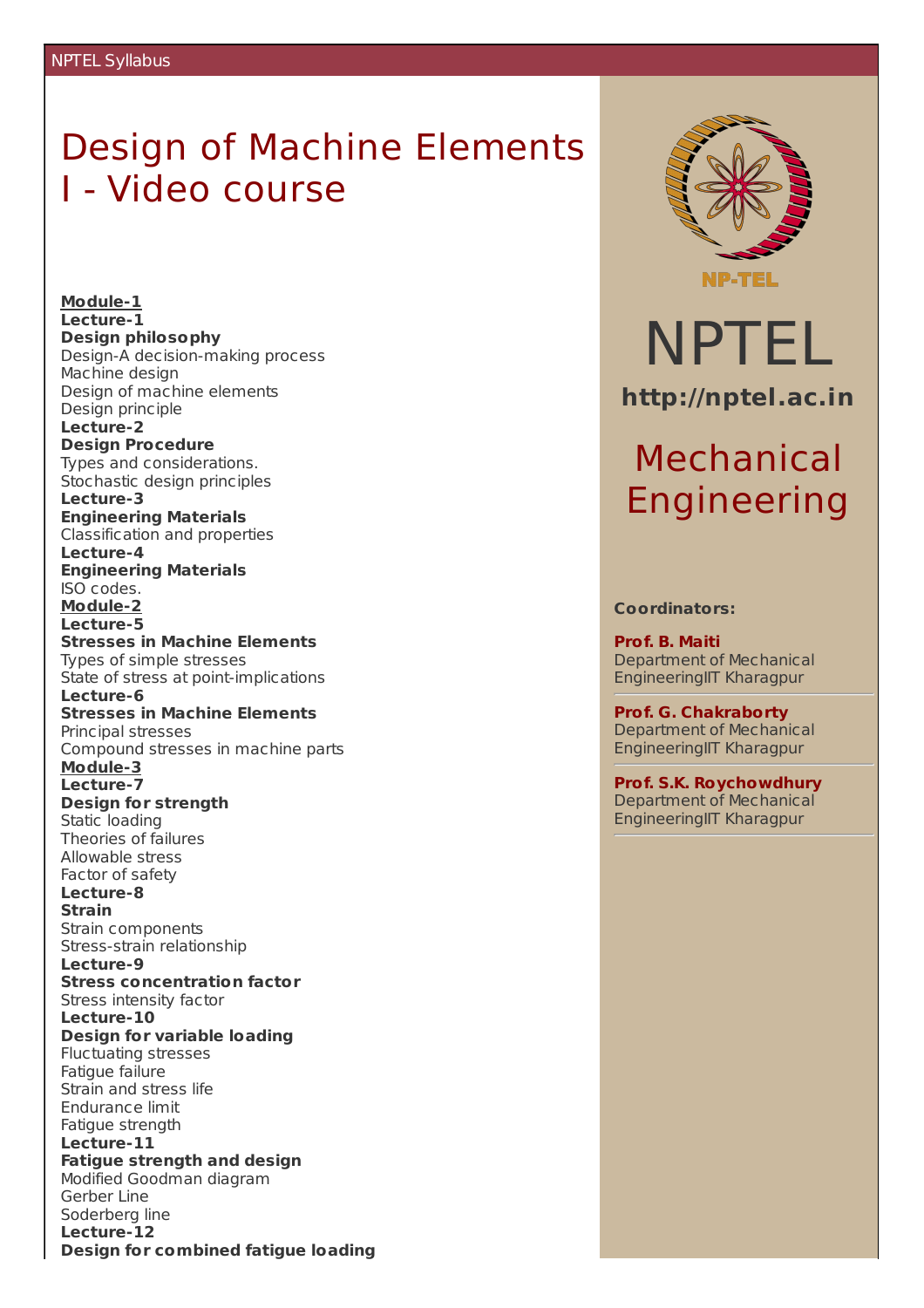**Design for combined fatigue loading Module-4 Lecture-13 Fasteners** Types and uses Design of pin joints **Lecture-14 Fasteners** Design of cotter and knuckle joints **Lecture-15 Keys** Types and uses Design of machine keys **Lecture-16 Fasteners** Couplings Types and uses General design principle **Lecture-17 Fasteners** Flange couplings Rigid and flexible Design procedures **Module-5 Lecture-18 Threaded fasteners** Thread forms Types of threaded fasteners **Lecture-19 Threaded fasteners** Design of bolted joints Dynamic loading **Lecture-20 Power screws** Working principles **Lecture-21 Power screws** Design procedure **Module-6 Lecture-22 Riveted joints** Rivets Types and uses Riveted joints Types and efficiency **Lecture-23 Riveted joints** Design procedure **Lecture-24 Welded joints** Types of weldments and symbols Strength of welded joints **Lecture-25 Welded joints**

Design principle **Lecture-26 Eccentric loading of riveted, welded and bolted joints** General Design principle **Module-7**

**Lecture-27 Mechanical Springs** Helical springs Stresses and Deflection

**Lecture-28 Helical Springs**